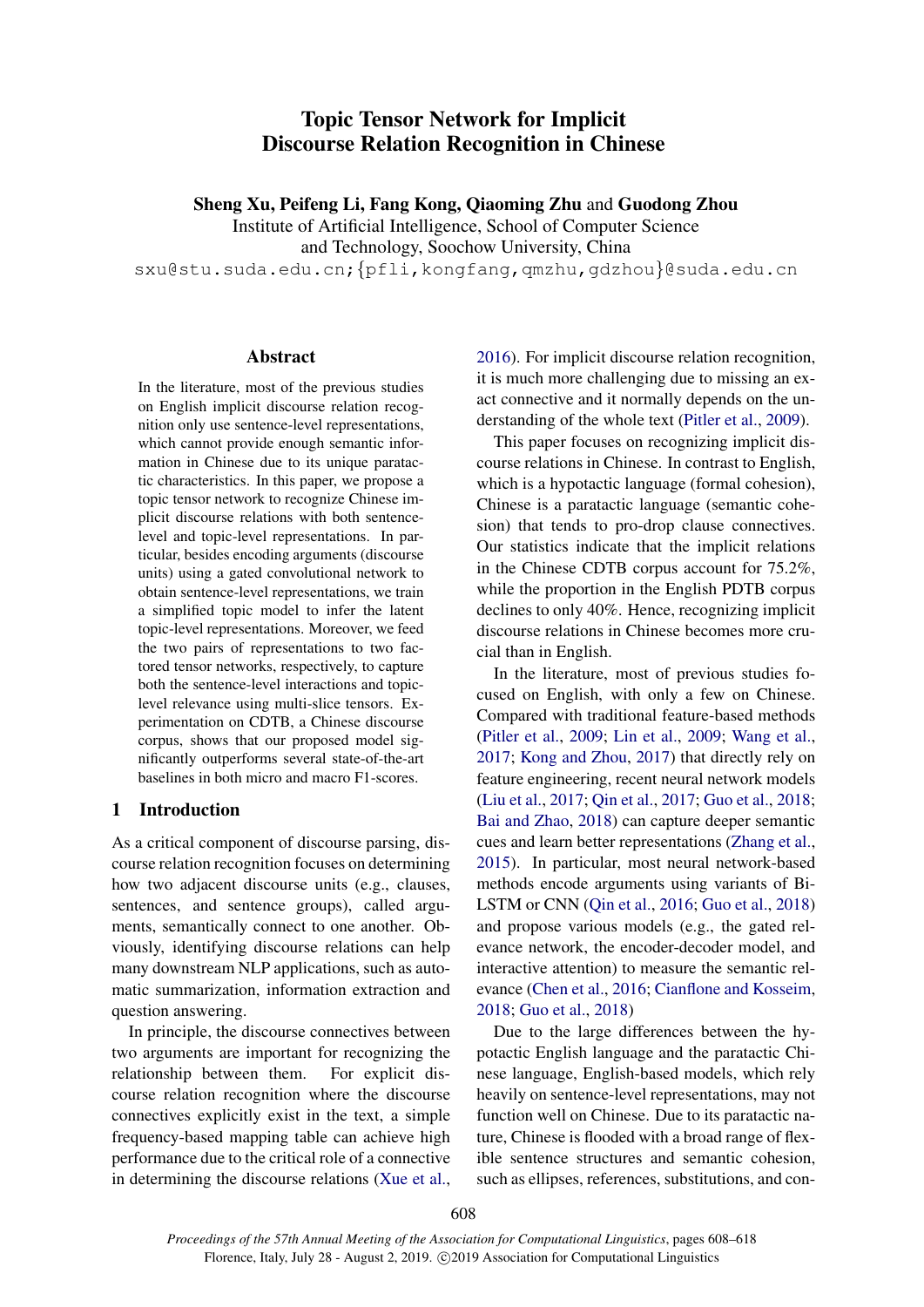junctions. Therefore, Chinese discourse parsing relies heavily on the deep semantics of arguments, especially topic continuity [\(Lei et al.,](#page-9-6) [2018\)](#page-9-6). In many cases, considering only the sentence-level representation is not enough for Chinese implicit discourse relation recognition, and we need various semantic clues beyond the sentence-level, e.g., at the topic level. Take the following two arguments as examples:

[一 九 九 一 <sup>年</sup> 至 一 九 九 五 <sup>年</sup> , <sup>中</sup> <sup>国</sup> <sup>的</sup> <sup>对</sup> 外开放以高速向前推<sup>进</sup> (*From 1991 to 1995, China's opening was moving forward at a high speed*)]Arg<sup>1</sup> [国民经济更加广泛地参与国际 <sup>分</sup>工与国际交换,中外经济技术合作与交<sup>流</sup> <sup>已</sup>渗入到中国经济生活的各个领<sup>域</sup> (*the national economy is more widely involved in the international division of labor and international exchange, and the economic and technological cooperation and exchanges between China and foreign countries had penetrated into various fields of China's economic life*)] $A_{rq2}$ 

Although there is an *Elaboration* relation between the above two arguments, it is difficult to obtain sufficient information for identifying this potential association by directly matching the words in  $Arg1$  (e.g., "speed" and "moving") and those in Arg2 (e.g., "economic" and "exchanges"). To identify their *Elaboration* relation, the most crucial clue may be the fact that they belong to the same topic, i.e., China's opening is an international economic event. Therefore, it is critical for implicit discourse relation recognition to capture such topic information as an important clue.

In this paper, we propose a Topic Tensor Network (TTN) to recognize implicit discourse relations in Chinese using both sentence-level and topic-level representations. First, we introduce a GCN-based (Gated Convolutional Network) encoder to learn the sentence-level representations. Then, we train a Simplified Topic Model (STM) to infer the latent topic-level representations to provide additional semantic clues. Finally, we feed the two pairs of representations to two Factored Tensor Networks (FTNs) to model both the sentence-level interactions and topic-level relevance using multi-slice tensors. We summarize the contributions of our work as follows:

• Compared with previous works that were focused on sentence-level representations, we incorporate additional topic-level representations to capture the deep semantic interactions among arguments.

- We introduce the simplified topic model STM to infer the latent topic-level representations and employ such topic-level relevance to recognize Chinese implicit discourse relations.
- We propose the factored tensor network FTN to model the complex semantic interactions, and it has the advantage of significantly reducing the complexity of the original model [\(Guo et al.,](#page-8-1) [2018\)](#page-8-1).

## 2 Related Work

Most previous studies evaluated their models on PDTB [\(Prasad et al.,](#page-9-7) [2008\)](#page-9-7) and RST-DT [\(Carl](#page-8-5)[son et al.,](#page-8-5) [2003\)](#page-8-5), which are two English discourse corpora that were available up to now. PDTB is the largest English discourse corpus with 2312 annotated documents from Wall Street Journal using the PTB-style predicate-argument structure. RST-DT is another popular English discourse corpus, which annotates 385 documents from Wall Street Journal using the RST tree scheme.

Basically, previous studies can be categorized into traditional models that focus on linguistically informed features [\(Pitler et al.,](#page-9-0) [2009;](#page-9-0) [Lin et al.,](#page-9-1) [2009;](#page-9-1) [Feng and Hirst,](#page-8-6) [2014;](#page-8-6) [Wang et al.,](#page-9-2) [2017\)](#page-9-2), and neural network methods [\(Liu and Li,](#page-9-8) [2016;](#page-9-8) [Chen et al.,](#page-8-3) [2016;](#page-8-3) [Guo et al.,](#page-8-1) [2018;](#page-8-1) [Bai and Zhao,](#page-8-2) [2018\)](#page-8-2). Especially, Zhou et al., [\(2010\)](#page-10-2) attempted to predict implicit connectives. Qin et al. [\(2017\)](#page-9-4), Shi et al. [\(2017\)](#page-9-9) and Xu et al. [\(2018\)](#page-9-10) attempted to leverage explicit examples for data augmentation. Other studies resorted to unlabeled data to perform multi-task or unsupervised learning [\(Liu](#page-9-11) [et al.,](#page-9-11) [2016;](#page-9-11) [Lan et al.,](#page-8-7) [2017\)](#page-8-7).

Since discourse relation recognition is essentially a classification problem, what those neural network methods need to consider is how to model the arguments and how to incorporate their semantic interactions. From this regard, most of them focused on improving representations or incorporating the complex interactions. Bai and Zhao [\(2018\)](#page-8-2) proposed a deep enhanced representation to represent arguments at the character, subword, word, and sentence levels. Chen et al. [\(2016\)](#page-8-3) introduced a gated relevance network to model both the linear and nonlinear correlations between two arguments. Guo et al. [\(2018\)](#page-8-1) used a neural tensor network to capture the interactive features with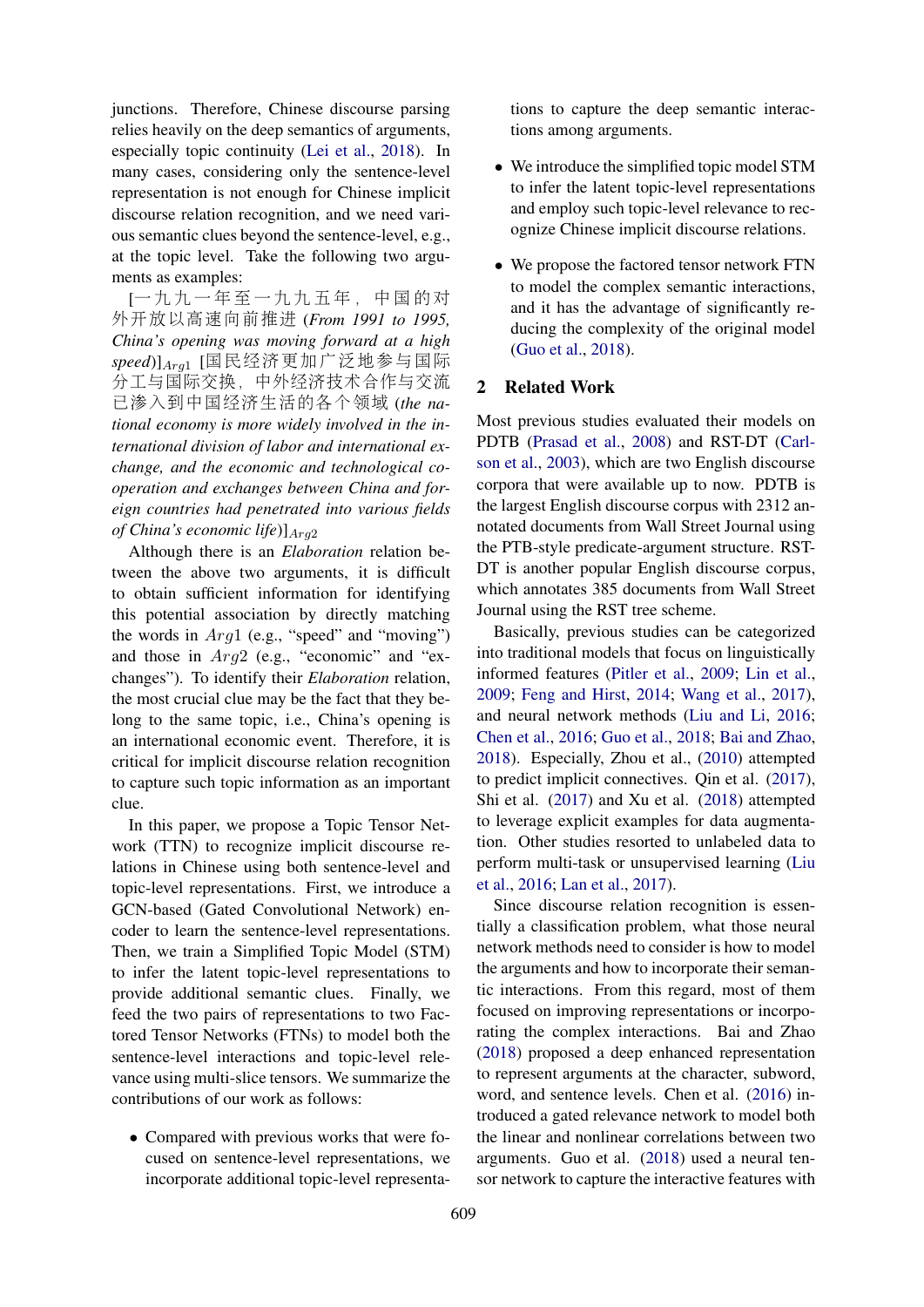

Figure 1: The overall framework of our Topic Tensor Network.

a multi-slice tensor. Among others, Qin et al. [\(2017\)](#page-9-4) applied an adversarial method to transfer the discriminability of connectives to implicit features through competition, while Xu et al. [\(2018\)](#page-9-10) expanded the training set by cooperating active learning with explicit-to-implicit relation transformation.

In comparison, previous studies on Chinese implicit discourse relation recognition were mainly carried out on CDTB [\(Li et al.,](#page-9-12) [2014\)](#page-9-12) and CDTB-ZX [\(Zhou and Xue,](#page-10-3) [2015\)](#page-10-3). CDTB includes 500 newswire documents annotated with a connectivedriven dependency tree scheme, while CDTB-ZX only contains 164 documents from Xinhua Newswire annotated with PDTB-style discourse relations.

Basically, most of the previous studies followed the English studies. Kong and Zhou [\(2017\)](#page-8-0) constructed an end-to-end Chinese discourse parser, which used contextual features, lexical features and dependency tree features to recognize discourse relations with a maximum entropy classifier. Rönnqvist et al.  $(2017)$  $(2017)$  proposed a Bi-LSTM model with attention mechanism to link two arguments by inserting special labels. Liu et al. [\(2017\)](#page-9-3) provided a memory augmented attention model that used memory slots to store the interactions between two input arguments.

# 3 Topic Tensor Network for Implicit Discourse Relation Recognition

In this section, we describe our topic tensor network TTN with the overall architecture as shown in Figure 1. TTN has four major components: (1) a simplified topic model (STM) to infer the latent topic distributions of arguments as topic-level representations; (2) a GCN-based encoder to generate sentence-level representations; (3) two factored tensor networks (FTNs) to jointly model the sentence-level interactions and the topic-level relevance; and (4) an MLP classifier, which produces the final discourse relation labels.

In particular, the GCN-based encoder extracts hierarchical features from the long text of arguments by stacking multiple gated convolution layers, and fully represents the sentence-level semantic information. STM provides additional topic information for the MLP classifier to recognize discourse relations at a higher level. On this basis, the two pairs of representations are fed into two FTNs, respectively, which use multi-slice tensors to jointly model the sentence-level interactions and the topic-level relevance. Compared with the neural tensor network used in Guo et al. [\(2018\)](#page-8-1), our FTN greatly reduces the computational complexity due to the tensor factorization. Hence, we can set more tensor slices to capture more complex interaction features.

Formally, the word sequence  $E_k$  $\{w^1, w^2, ..., w^L\}$  and the BoW (Bag-of-Words) representation  $B_k \in \mathbb{R}^V$  of arguments are the input of our model, where  $L$  is the sequence length and V is the vocabulary size. Each word  $w<sup>i</sup>$  in an argument is represented as the combination of its word embedding  $e^i$  and POS (Part-Of-Speech) embedding  $p^i$ . The two word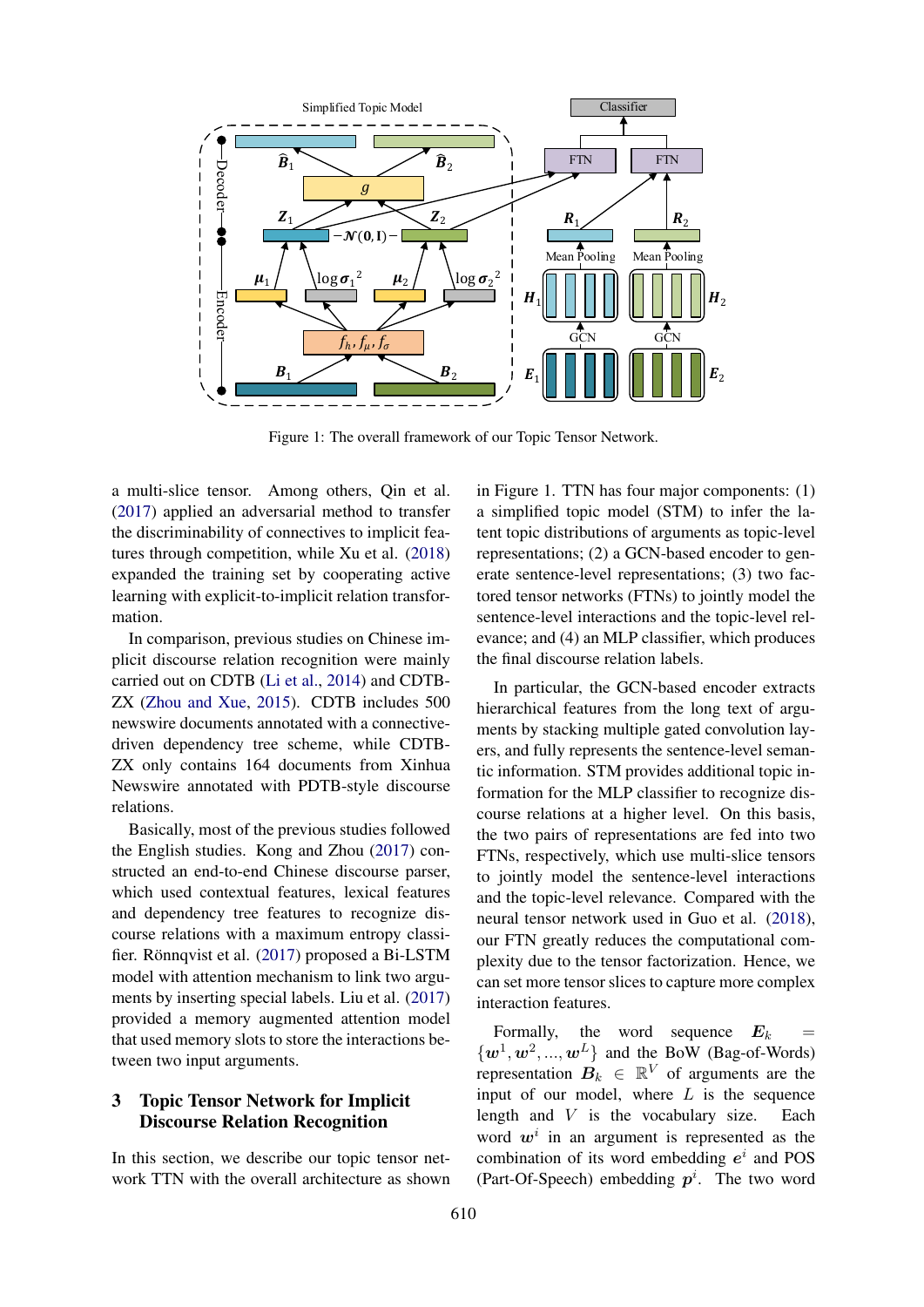sequences  $E_1$  and  $E_2$  of the two arguments are fed into the GCN-based encoder to obtain the sentence-level representations, and the BoW representations  $B_1$  and  $B_2$  are sent to STM to infer the latent topic-level representations. On this basis, two FTNs are applied to capture the interactive features between two arguments based on the above representations. Finally, the MLP classifier concatenates all of the features produced by FTNs to predict the discourse relation label y.

## 3.1 Simplified Topic Model on Topic-level Representation

Similar to the LDA-style topic models, we believe that there is an association between the word distribution  $B_k$  of an argument and its topic distribution  $Z_k$ . For each  $B_k$ , we can infer a latent topic distribution  $Z_k \in \mathbb{R}^K$  through our topic model, where  $K$  denotes the number of topics. Inspired by the Neural Topic Model (NTM) [\(Zeng et al.,](#page-10-4) [2018;](#page-10-4) [Miao et al.,](#page-9-14) [2016\)](#page-9-14), we propose a simplified topic model STM based on the Variational AutoEncoder (VAE) [\(Kingma and Welling,](#page-8-8) [2013\)](#page-8-8). Unlike NTM, our model does not attempt to reconstruct the document during the decoding phase, and it only restores the word distributions. Although STM cannot learn the semantic word embeddings, it significantly reduces the training parameters to perform unsupervised training on the discourse corpus with a small sample size.

Similar to NTM, we can interpret our STM as a VAE: a neural network encoder  $p(\mathbf{Z}|\mathbf{B})$  first compresses the BoW representation  $B_k$  into a continuous hidden vector  $Z_k$ , and then an MLP decoder  $g(Z)$  restores  $Z_k$  to  $B_k$ . Since STM is an unsupervised model, we can only use the existing BoW representation  $B_k$  to learn the latent topic distribution  $Z_k \sim \mathcal{N}(\mu, \sigma^2)$ . The inference network  $p(\mathbf{Z}|\mathbf{B})$  is defined as follows:

$$
\boldsymbol{\mu} = f_{\mu}(f_h(\boldsymbol{B})) \tag{1}
$$

$$
\log \sigma^2 = f_{\sigma}(f_h(\boldsymbol{B})) \tag{2}
$$

where  $f_h(\cdot)$  is a single layer neural network with ReLU as the activation function, and  $f_{\mu}(\cdot), f_{\sigma}(\cdot)$ are simple linear transformations. For the BoW representation  $B_k$  of the argument, the inference network generates its own parameters  $\mu_k, \sigma_k^2$  that parameterize the normal distribution  $\mathcal{N}(\boldsymbol{\mu}_k, \boldsymbol{\sigma}_k^2)$ , and we can further sample the latent topic distribution  $Z_k$  corresponding to the argument. To reduce the variance in the stochastic estimation, we

follow [\(Rezende et al.,](#page-9-15) [2014\)](#page-9-15) to sample  $Z$  by the reparametric method and sample  $\epsilon \sim \mathcal{N}(0, I)$  as follows:

$$
Z = \mu + \epsilon \cdot \sigma \tag{3}
$$

We hope that our STM can reconstruct the original input  $B$  as much as possible using the topic distribution  $Z$  while adding Gaussian noise to the result generated by the encoder to increase the robustness of the decoder. Therefore, the loss function of STM is defined as follows:

$$
\mathcal{L}_{STM} = \mathbb{E}_{\mathbf{Z} \sim p(\mathbf{Z}|\mathbf{B})}[-\log q(\mathbf{B}|\mathbf{Z})] + KL(q(\mathbf{Z})||p(\mathbf{Z}|\mathbf{B}))
$$
\n(4)

where  $q(\mathbf{Z})$  is a standard normal distribution  $\mathcal{N}(\mathbf{0}, \mathbf{I})$ . It is worth mentioning that reducing the reconstruction loss can make the decoder have the generative ability. We calculate the reconstruction loss by calculating the binary cross entropy between the BoW representation  $B_k$  and  $B_k$  reconstructed by the decoder. Since decreasing the KL (Kullback-Leibler) divergence makes all  $p(Z|B)$ approximate the standard normal distribution, the noise can be prevented from being zero with the result as follows.

$$
KL(q(\mathbf{Z})||p(\mathbf{Z}|\mathbf{B})) = \frac{1}{2}(-\log \sigma^2 + \mu^2 + \sigma^2 - 1)
$$
 (5)

Given the BoW representation  $B_k$ , our STM can infer its latent topic distribution  $Z_k$  to provide topic-level representations.

## 3.2 GCN-based Encoder on Sentence-level Representation

Most previous studies used Bi-LSTM or 1D CNN to encode input sequences. However, CNN lacks visibility when capturing global information due to its limited view of the convolution kernel, while Bi-LSTM training is time-consuming due to its cyclic structure, especially for long texts, such as arguments. To address the above issues, Dauphin et al. [\(2017\)](#page-8-9) proposed a Gated Convolutional Network (GCN) to extract hierarchical features from long texts by stacking multiple gated convolutional layers and mitigate the vanishing gradient problem by using gate units. In this paper, we choose GCN as our text encoder.

National Institute of Child Health and Human Development [\(2000\)](#page-8-10) found that when readers repeatedly read text in detail with specific learning aims, they could improve not only their reading fluency, but also their comprehension of the text. Following He et al. [\(2016\)](#page-8-11), we introduce the residual into GCN by adding the input of each layer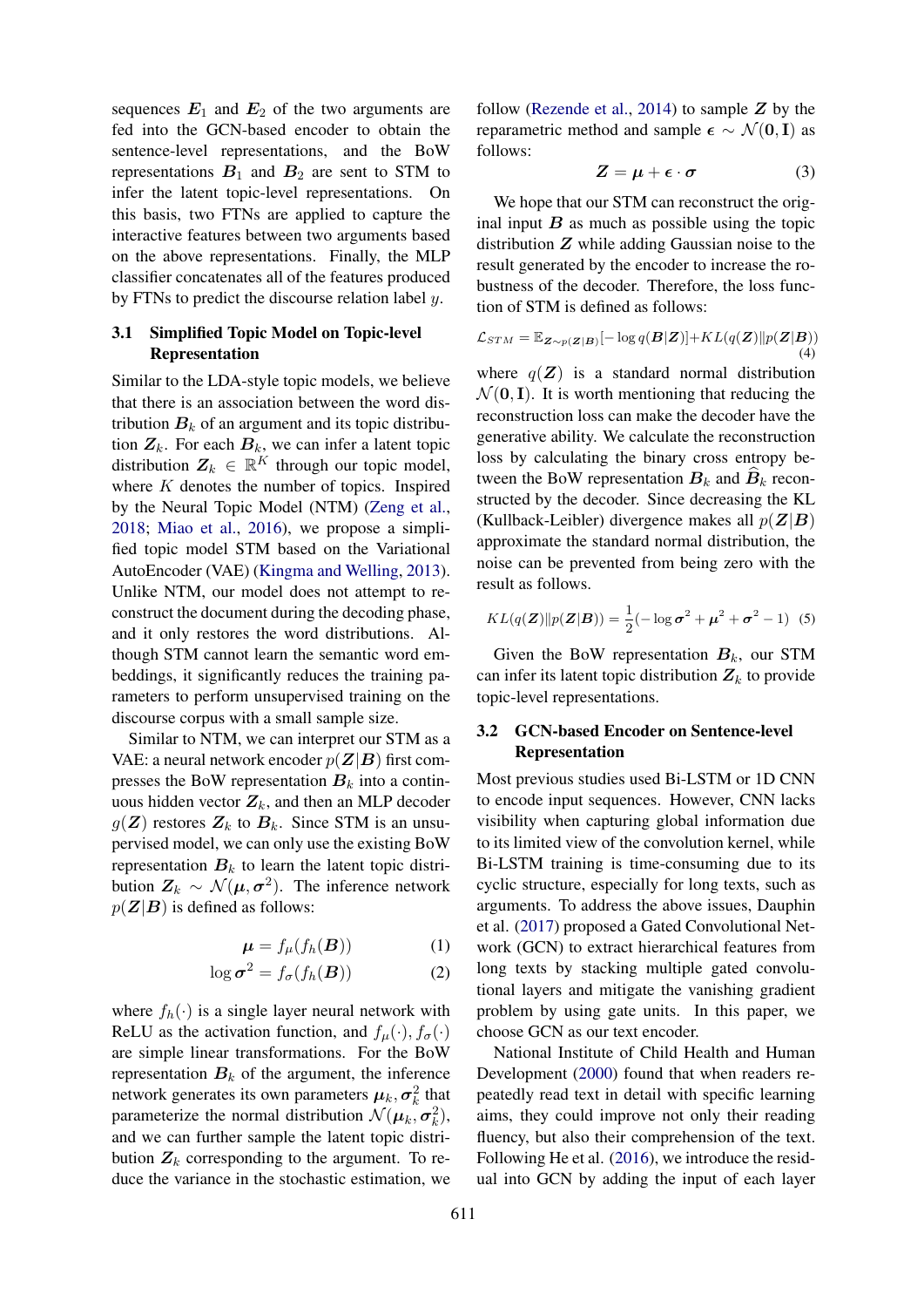to its output so that the original input information can be passed to the back layers. Specifically, for the input sequence with N words  $\mathbf{E} \in \mathbb{R}^{N \times D}$ , where  $D$  is the sum of the size of the word embedding and POS embedding, each gated convolutional layer  $h_l$  is computed as follows:

$$
h_l(X) = (X \cdot W + b) \otimes \sigma(X \cdot V + c) + X \tag{6}
$$

where  $X \in \mathbb{R}^{N \times D}$  is the input of layer  $h_l$  (either the input sequence  $E$  or the outputs of previous layers),  $W \in \mathbb{R}^{C \times D \times D}, \mathbf{b} \in \mathbb{R}^{D}, \mathbf{V} \in$  $\mathbb{R}^{C\times D\times D}$ ,  $\boldsymbol{c} \in \mathbb{R}^D$  are model parameters, and C is the size of the convolution kernel.  $\sigma(\cdot)$  is the sigmoid function and  $\otimes$  is the element-wise product between matrices. After stacking L layers on top of the input, we can obtain the semantic representation sequence of the argument  $H =$  $h_L \circ ... \circ h_1(E) \in \mathbb{R}^{N \times D}$ . Finally, the Mean Pooling operation is performed to obtain the respective argument representations on the sequences  $H_1 = \{h_{L1}^1, ..., h_{L1}^N\}$  and  $H_2 = \{h_{L2}^1, ..., h_{L2}^N\}$ corresponding to the two arguments:

$$
\boldsymbol{R}_1 = \frac{1}{N} \sum_{i=1}^{N} h_{L1}^i, \quad \boldsymbol{R}_2 = \frac{1}{N} \sum_{i=1}^{N} h_{L2}^i \qquad (7)
$$

As a result, in the GCN-based encoder, we stack multiple gated convolution layers with the residual structure to learn the sentence-level representations, which can take advantage of the parallel computing of convolutional networks, and also control the flow of information through the gate units similar to LSTM.

## 3.3 Factored Tensor Network on Joint Representations

Traditional methods for modeling the semantic relevance between two arguments capture the linear and nonlinear interactions using various text matching models, such as Bilinear model [\(Jenat](#page-8-12)[ton et al.,](#page-8-12) [2012\)](#page-8-12) and Single Layer Network [\(Col](#page-8-13)[lobert and Weston,](#page-8-13) [2008\)](#page-8-13). Based on these methods, Socher et al. [\(2013\)](#page-9-16) proposed a Neural Tensor Network (NTN) to combine the advantages of these two models and showed the ability of the tensor to model complex informative interactions in knowledge graphs.

Following Guo et al. [\(2018\)](#page-8-1), we use two NTNs to capture the interactive features between the semantic representations  $\mathbf{R}_1, \mathbf{R}_2$ , and between the

topic distributions  $Z_1, Z_2$  as follows:

$$
T(\boldsymbol{x}, \boldsymbol{y}) = f_n\bigg(\boldsymbol{x}^\top \boldsymbol{M}^{[1:m]} \boldsymbol{y} + \boldsymbol{U} \begin{bmatrix} \boldsymbol{x} \\ \boldsymbol{y} \end{bmatrix} + \boldsymbol{s} \bigg) \tag{8}
$$

where  $f_n(\cdot)$  is a standard nonlinear function,  $M \in$  $\mathbb{R}^{d \times d \times m}$  is a 3rd-order transformation tensor,  $U \in$  $\mathbb{R}^{m \times 2d}$  and  $s \in \mathbb{R}^m$  are parameters. The tensor product  $\boldsymbol{x}^{\top} \boldsymbol{M}^{[1:m]} \boldsymbol{y}$  results in a vector  $\boldsymbol{c} \in \mathbb{R}^m$ , where each entry is computed by slice  $i$  of the tensor M as  $c_i = x^\top M^{[i]}y$ , and it is equivalent to including  $m$  Bilinear models that simultaneously capture multiple linear interactions between vectors. However, it increases the parameters and the computational complexity of the model; therefore, we adopt tensor factorization [\(Pei et al.,](#page-9-17) [2014\)](#page-9-17), which uses two low rank matrices to approximate each tensor slice  $M^{[i]}$ , as follows:

$$
\boldsymbol{M}^{[i]} \Rightarrow \boldsymbol{J}^{[i]} \boldsymbol{K}^{[i]} \tag{9}
$$

where  $J^{[i]} \in \mathbb{R}^{d \times r}$ ,  $K^{[i]} \in \mathbb{R}^{r \times d}$  and  $r \ll d$ .

We named our model FTN (Factored Tensor Network). Compared with the original NTN [\(Guo](#page-8-1) [et al.,](#page-8-1) [2018\)](#page-8-1), our FTN greatly reduces the number of parameters. Hence, it can set more tensor slices and make the training process easier. In particular, for semantic representations  $\mathbf{R}_1, \mathbf{R}_2 \in \mathbb{R}^D$ , the parameter  $d$  in FTN is set to  $D$ , and for topic distribution  $\mathbf{Z}_1, \mathbf{Z}_2 \in \mathbb{R}^K$ , it is set to K.

FTN can model not only the sentence-level interactions between argument representations but also the relevance between topic-level representations, which can be regarded as topic-level interactions. Finally, we concatenate the sentencelevel interactions  $T(\mathbf{R}_1, \mathbf{R}_2)$  and the topic-level relevance  $T(\mathbf{Z}_1, \mathbf{Z}_2)$  and send them to a two-layer neural network classifier, which first applies a nonlinear transformation and then computes the probabilities of each relation by a softmax layer.

#### 3.4 Joint Learning

To simultaneously update the parameters in all components of TTN, we jointly tackle the topic modeling and the classification, and define the loss function of the overall model to combine the two effects as follows.

$$
\mathcal{L} = \mathcal{L}_{STM} + \lambda \mathcal{L}_{MLP} \tag{10}
$$

where  $\mathcal{L}_{STM}$  represents the loss of STM and  $\mathcal{L}_{MLP}$  is the cross entropy loss of the classifier.  $\lambda$ is the trade-off parameter controlling the balance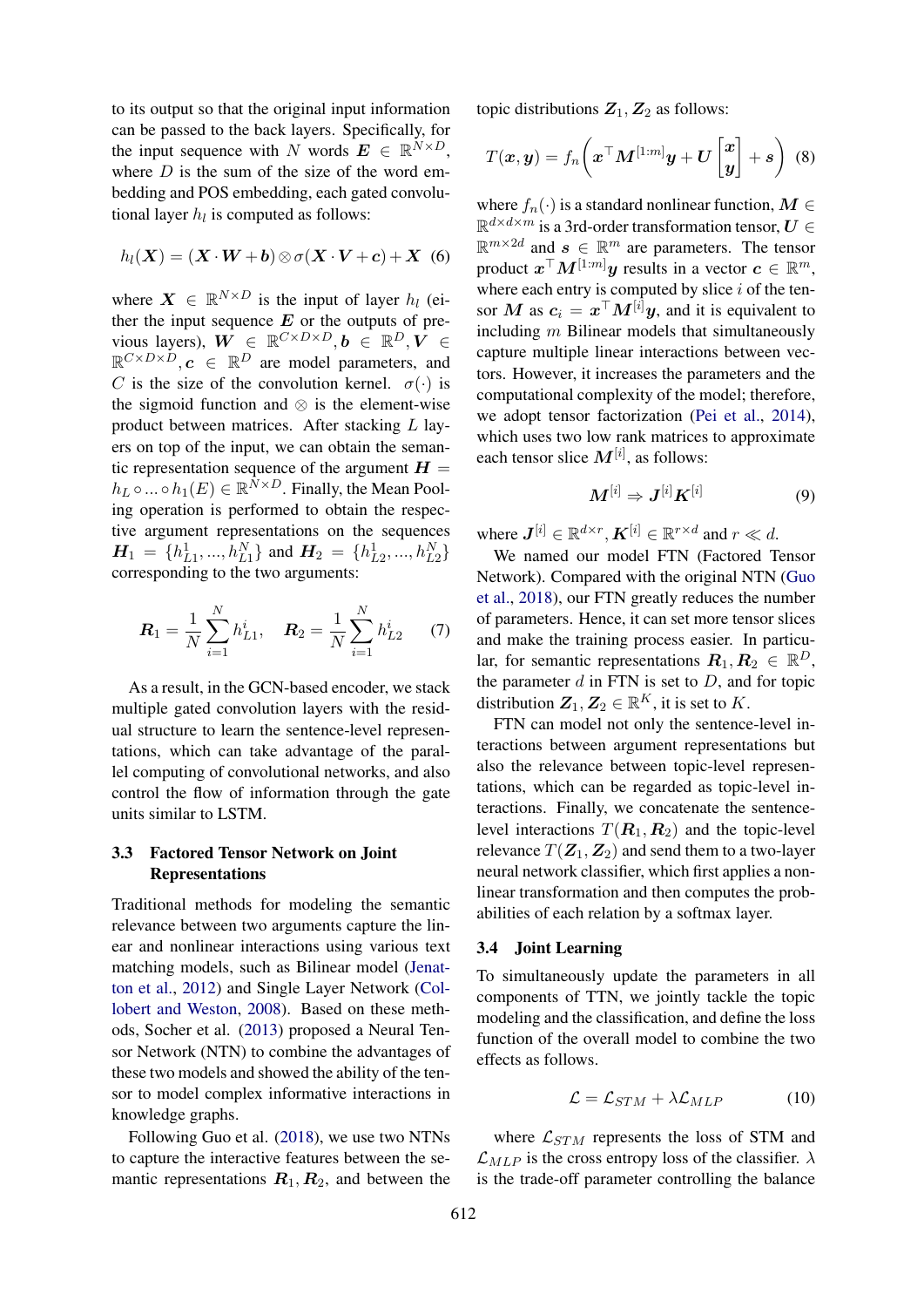between the topic model and the MLP classifier. To prevent overfitting, a dropout operation is performed on the parameter vector input to the softmax layer.

#### 4 Experimentation

## 4.1 Experiment Settings

Due to the small number of documents in CDTB-ZX, we evaluate our model on CDTB [\(Li et al.,](#page-9-12) [2014\)](#page-9-12) with 500 annotated newswire articles from CTB [\(Xue et al.,](#page-9-18) [2005\)](#page-9-18). CDTB contains 7310 annotated relations (implicit: 5496) which can be divided into 4 classes and 17 categories. To make full use of this corpus, we erase the existing connectives information and treat all samples as implicit discourse relation samples.

Following previous work [\(Kong and Zhou,](#page-8-0) [2017\)](#page-8-0), we choose the same 450 documents as the training set and the remaining 50 documents as the testing set. We also evaluate TTN on the four toplevel classes in CDTB, and transform all of the non-binary trees into left binary trees. Table 1 summarizes the statistics of the four CDTB relations, i.e., *Causality*, *Coordination*, *Elaboration*, and *Transition*.

| <b>Relation</b> | Train | Test |
|-----------------|-------|------|
| Causality       | 1213  | 119  |
| Coordination    | 4618  | 515  |
| Elaboration     | 1465  | 151  |
| Transition      | 205   | 11   |

Table 1: Statistics of the discourse relations in CDTB.

We use  $\text{HanLP}^1$  $\text{HanLP}^1$  as the NLP tool for word segmentation and POS tagging, and use the  $Keras<sup>2</sup>$  $Keras<sup>2</sup>$  $Keras<sup>2</sup>$ library to implement our model. We selected 10% of the samples from the training set as the development set to fine-tune the hyper-parameters, and only give their final settings due to space limitation.

The 300-dimensional pre-trained word embeddings are provided by Word2Vec [\(Mikolov et al.,](#page-9-19) [2013\)](#page-9-19), and the dimension of the POS embeddings is set to 50. The trade-off parameter  $\lambda$  in Equ. (10) is set to 1.0. To alleviate the data sparseness of the input BoW representations, we limit the vocabulary to the top 5000 most frequent words, i.e.,  $V = 5000.$ 

In STM, the number of topics is set to 256, and the number of neurons in the single-layer networks  $f_h(\cdot), f_\mu(\cdot), f_\sigma(\cdot)$  are set to 512, 256 and 256, respectively. In addition, the generator  $g$  is implemented by a two-layer network with a hidden layer size of 512. In the GCN-based text encoder, the number of layers  $L$  is set to 3, and the convolution kernel size  $C$  is set to 3. In FTN, the number of tensor slices  $m$  is set to 128, and  $r$  of the tensor factorization is set to 10. The size of the nonlinear transformation layer in the MLP classifier and the droupout rate are set to 64 and 0.5, respectively.

#### 4.2 Experimental Results

To exhibit the effectiveness of our TTN model, we selected Bi-LSTM, CNN and GCN [\(Dauphin](#page-8-9) [et al.,](#page-8-9) [2017\)](#page-8-9) as baselines in addition to three stateof-the-art models proposed in previous works: (1) Liu&Li [\(Liu and Li,](#page-9-8) [2016\)](#page-9-8): a multi-level attention model that simulates the repeated reading process by stacking multiple attention layers with external memory; (2) **Rönnqvist** (Rönnqvist et al., [2017\)](#page-9-13): a Bi-LSTM model with attention mechanism that first links argument pairs by inserting special labels; and (3) Guo [\(Guo et al.,](#page-8-1) [2018\)](#page-8-1): a neural tensor network that encodes the arguments by Bi-LSTM and interactive attention. Among them, GCN uses the same settings as our model. Following Liu and Li [\(2016\)](#page-9-8), the hidden size for each direction of Bi-LSTM is set to 350, the same as the dimension of the word embeddings. Following Qin et al. [\(2016\)](#page-9-5), the convolution kernel size and the number in CNN are set to 2 and 1024, respectively. The three state-of-the-art models are reproduced following their corresponding work.

The experimental results on CDTB are illustrated in Table 2. It shows that our TTN model outperforms the other baselines in both the micro and macro F1-scores. This indicated that topiclevel information is a vital evidence to reveal the relationships among arguments and justify the effectiveness of our TTN model.

Compared with the basic recurrent neural network Bi-LSTM, the CNN and GCN significantly improve the micro and macro F1-scores due to the powerful capabilities of convolution kernels to capture features. Especially, GCN is better than CNN because it can control the information flow in the convolutional network using gate units and extract hierarchical features by stacking multiple layers. In addition, Liu&Li and Guo, two state-of-

<span id="page-5-1"></span><span id="page-5-0"></span><sup>1</sup> https://github.com/hankcs/HanLP 2 https://keras.io/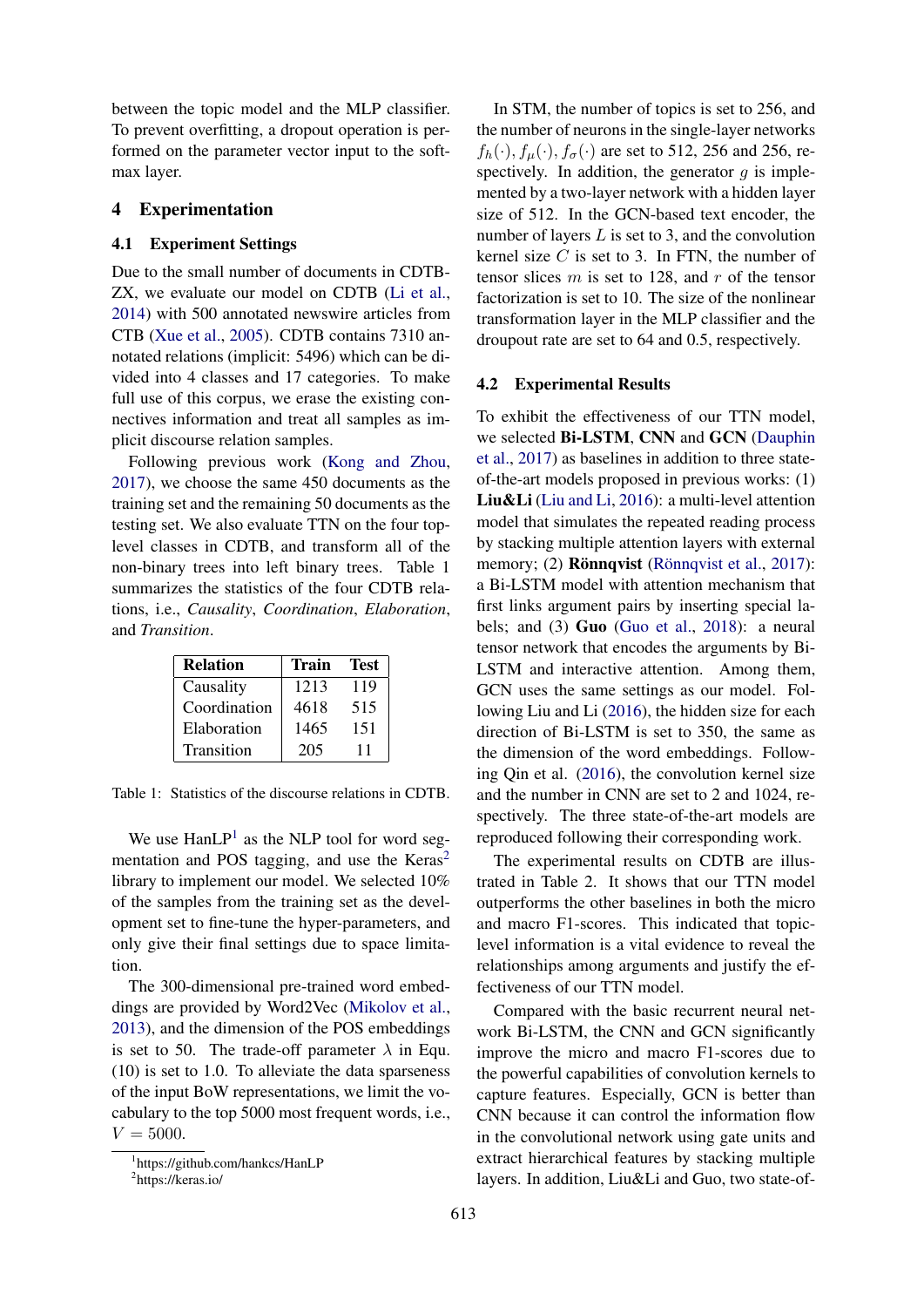| <b>Model</b>   | Caus. | Coor. | Elab. | Tran. | Micro-F1 | Macro-F1 |
|----------------|-------|-------|-------|-------|----------|----------|
| <b>Bi-LSTM</b> | 37.4  | 79.8  | 51.8  | 73.7  | 68.7     | 61.1     |
| <b>CNN</b>     | 41.2  | 81.5  | 52.5  | 80.0  | 71.4     | 64.4     |
| <b>GCN</b>     | 46.2  | 82.4  | 51.4  | 76.2  | 71.5     | 64.6     |
| Liu&Li         | 42.8  | 81.4  | 54.6  | 85.7  | 71.1     | 66.2     |
| Rönnqvist      | 39.2  | 81.6  | 57.1  | 78.3  | 71.1     | 64.3     |
| Guo            | 42.4  | 80.1  | 60.0  | 80.0  | 70.7     | 65.8     |
| <b>TTN</b>     | 40.6  | 83.1  | 60.7  | 84.2  | 73.6     | 67.8     |

Table 2: Performance of six baselines and TNN with F1-scores.

the-art models on English implicit discourse relation recognition, and Rönnqvist, a state-of-the-art model on Chinese, focus on extracting sentencelevel features from arguments and achieve similar performance.

Our TTN model outperforms all of the baselines with large gains from 2.1 to 4.9 in the micro F1-score and significant gains from 1.6 to 6.7 in the macro F1-score. Compared with the baselines, TTN not only captures the interactive features at sentence-level, but also considers the topic-level relevance among arguments. This result shows that TTN can recognize the discourse relations at a higher level to improve the performance of Chinese implicit discourse relation recognition. Different from Liu&Li, TTN not only learns the argument representations by stacking multiple layers with residuals to simulate the repeated reading, but also models the deep semantic interactions through factored tensor networks. Different from Guo, TTN not only reduces the complexity of the tensor network using tensor factorization, but also models the sentence-level and topic-level interactions together.

#### 5 Analysis and Discussion

#### 5.1 Impact on Different Relations

Table 2 also compares the F1-scores on different relations. We can find that our TTN achieves the highest F1-scores in the *Elaboration* and *Coordination* relations, and it achieves a comparable performance in the *Transition* relation. However, it reduces the F1-score in the *Causality* relation by 5.6, compared with GCN.

To explain the reasons behind this, we conduct experiments on some variants of TTN with the results shown in Table 3. We choose the gated convolutional network (GCN) as the Base model with its parameters being set the same as

our model. To analyze the contribution of the topic-level representation and the factored tensor modeling method separately, we add our simplified topic model (STM) and our factored tensor network (FTN) to the Base model, respectively.

The results shows that STM gives the latent topic distributions of arguments and there is a significant improvement  $(+8.6)$  in recognizing the *Elaboration* relation. The existence of an *Elaboration* relation between two arguments means that the content of one argument is a further explanation of the other, and these arguments usually have similar topic distributions. Hence, STM essentially provides additional topic distribution features to TNN, which help in recognizing the *Elaboration* relation. Equally, STM can also improve the performance of recognizing the *Coordination* relation because two arguments with the *Coordination* relation are equally important at the semantic level, and their contents describe different aspects of one thing or different parts of a certain behavior; hence, they are also similar at the topic level in most cases. However, this does not apply to the *Causality* relation and there is a large drop (-9.8) with the lowest F1-score among all four relations. The reason behind this may be due to the fact that the recognition of the *Causality* relation relies more on the logical connection, and arguments with the *Causality* relation are not similar at the topic level in most cases. Hence, STM, which simply introduces topical information to the Base model, does not help and even may harm the recognition. Take the following two arguments as examples:

[<sup>出</sup> <sup>口</sup> 快 <sup>速</sup> <sup>增</sup> <sup>长</sup> , (*Exports have grown rapidly,*)]Arg<sup>1</sup> [成为推动经济增长的重要<sup>力</sup> 量。 (*become an important force driving economic growth.*)] $_{Ara2}$ 

 $Arg1$  is the reason for  $Arg2$ , and hence the relation between them is *Causality*. However,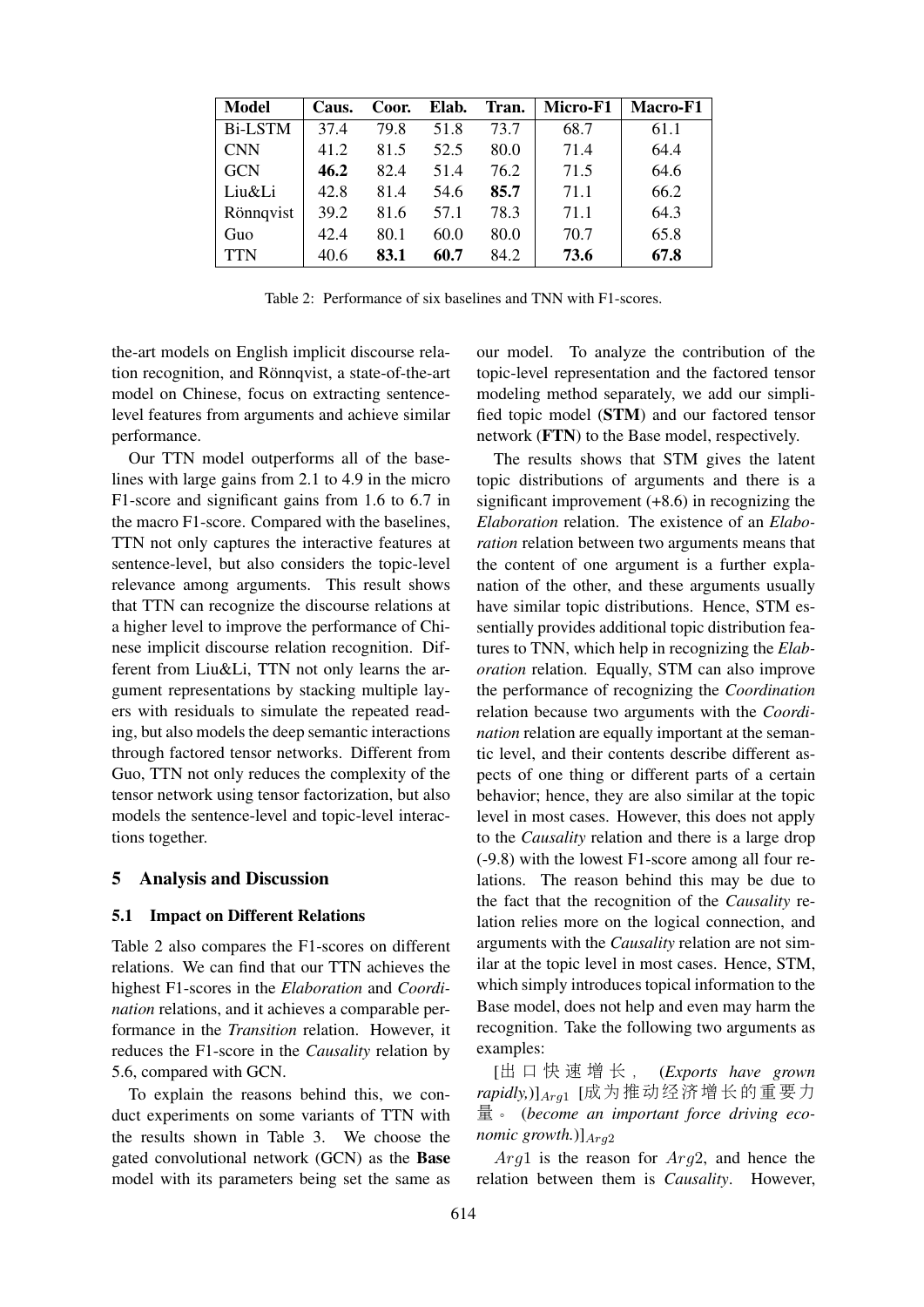| <b>Model</b> |      |      |      |      | Caus. Coor. Elab. Tran.   Micro-F1   Macro-F1 |      |
|--------------|------|------|------|------|-----------------------------------------------|------|
| Base(GCN)    | 46.2 | 82.4 | 51.4 | 76.2 | 71.5                                          | 64.6 |
| $+STM$       | 36.4 | 82.9 | 60.0 | 73.7 | 73.1                                          | 64.1 |
| $+FTN$       | 41.3 | 82.7 | 55.3 | 84.2 | 72.5                                          | 66.4 |

Table 3: Comparison of Base, STM and FTN on the F1-score.

| Model           |      | Caus. Coor. | Elab. |      |      | Tran.   Micro-F1   Macro-F1 |
|-----------------|------|-------------|-------|------|------|-----------------------------|
| <b>TTN</b>      | 40.6 | 83.1        | 60.7  | 84.2 | 73.6 | 67.8                        |
| NTN(Guo)   39.6 |      | 82.1        | 56.2  | 84.2 | 72.6 | 66.4                        |

|  |  |  |  | Table 4: Comparison of TTN and NTN(Guo) on the F1-score. |
|--|--|--|--|----------------------------------------------------------|
|--|--|--|--|----------------------------------------------------------|

from the perspective of the topic, the words in the two arguments revolve around the same topic of "economic growth". Therefore, our STM will directly infers the similar topic distribution from the words of these two arguments and interfere with the recognition of the *Causality* relation.

Our neural factored tensor networks (FTNs) are capable of modeling complex semantic interactions between two arguments using multiple Bilinear models and single layer neural network. Therefore, after the addition, a certain improvement has been achieved in recognizing most relations (except for *Causality*). Especially, it improves the F1-scores of the *Elaboration* and *Transition* relations by 3.9 and 8.0, respectively.

#### 5.2 Impact of Tensor Factorization

To further verify the impact of tensor factorization, we compare it with Guo et al. [\(2018\)](#page-8-1). Table 4 illustrates the results, where NTN(Guo) is a modified version of our TTN, which uses the NTN model proposed by Guo et al. [\(2018\)](#page-8-1) to replace our FTN.

Since NTN(Guo) does not use the tensor factorization operation, its parameter number and computational complexity increase greatly. The parameters of factored tensor network in our model are reduced by approximately 20 times, compared with NTN(Guo). If it directly adopts our parameter settings, the model will have serious overfitting, and it will not even recognize the *Transition* relation, which is only a small proportion of the training set. Therefore, following [\(Guo et al.,](#page-8-1) [2018\)](#page-8-1), we set the tensor number to a very small value. It shows that NTN(Guo) has a performance degradation of 1.0 and 1.4 in micro and macro F1 scores, respectively, indicating that the tensor factorization operation in our model is very effective.

In addition, our neural tensor network can set more tensor slices to model the complex interactions between two arguments.

#### 5.3 Error Analysis

Table 5 illustrates the error statistics of our TTN model. It shows that 51.3% of the *Causality* samples, 33.8% of the *Elaboration* samples, and 18.2% of the *Transition* samples are incorrectly identified as *Coordination*. This indicates that the error mainly occurs when judging whether a sample is *Coordination*. This may be due to two reasons, which are that the number of *Coordination* samples accounts for more than half of the training set (61.6%) and that many argument pairs with *non-Coordination* relations are similar at both the text level and the topic level. Take the following two arguments as examples:

| Model | Caus.   | Coor.    | Elab.    | Tran. |
|-------|---------|----------|----------|-------|
| Caus. |         | 51.3%    | $15.1\%$ | $0\%$ |
| Coor. | 5.4%    |          | 78%      | $0\%$ |
| Elab. | 6.0%    | 33.8%    |          | $0\%$ |
| Tran. | $9.1\%$ | $18.2\%$ | $0\%$    | -     |

Table 5: Percentages of misclassified samples.

[甘肃省积极实施科技兴农战略,推广增<sup>产</sup> 措施 (*Gansu Province promotes various agricultural applicable technologies and production in*crease measures)]<sub>Arg1</sub> [农业获得较好收成, 全 <sup>年</sup>粮食总产量达七十六点六亿公<sup>斤</sup> (*Agriculture has achieved a good harvest, and the annual total grain output reached 7.66 billion kg*)] $A_{rq2}$ 

In above samples, since  $Arg1$  is the reason for  $Arg2$ , the discourse relation between them is *Causality*. However, there is a strong sentencelevel correlation between the words in  $Arg1$  (e.g.,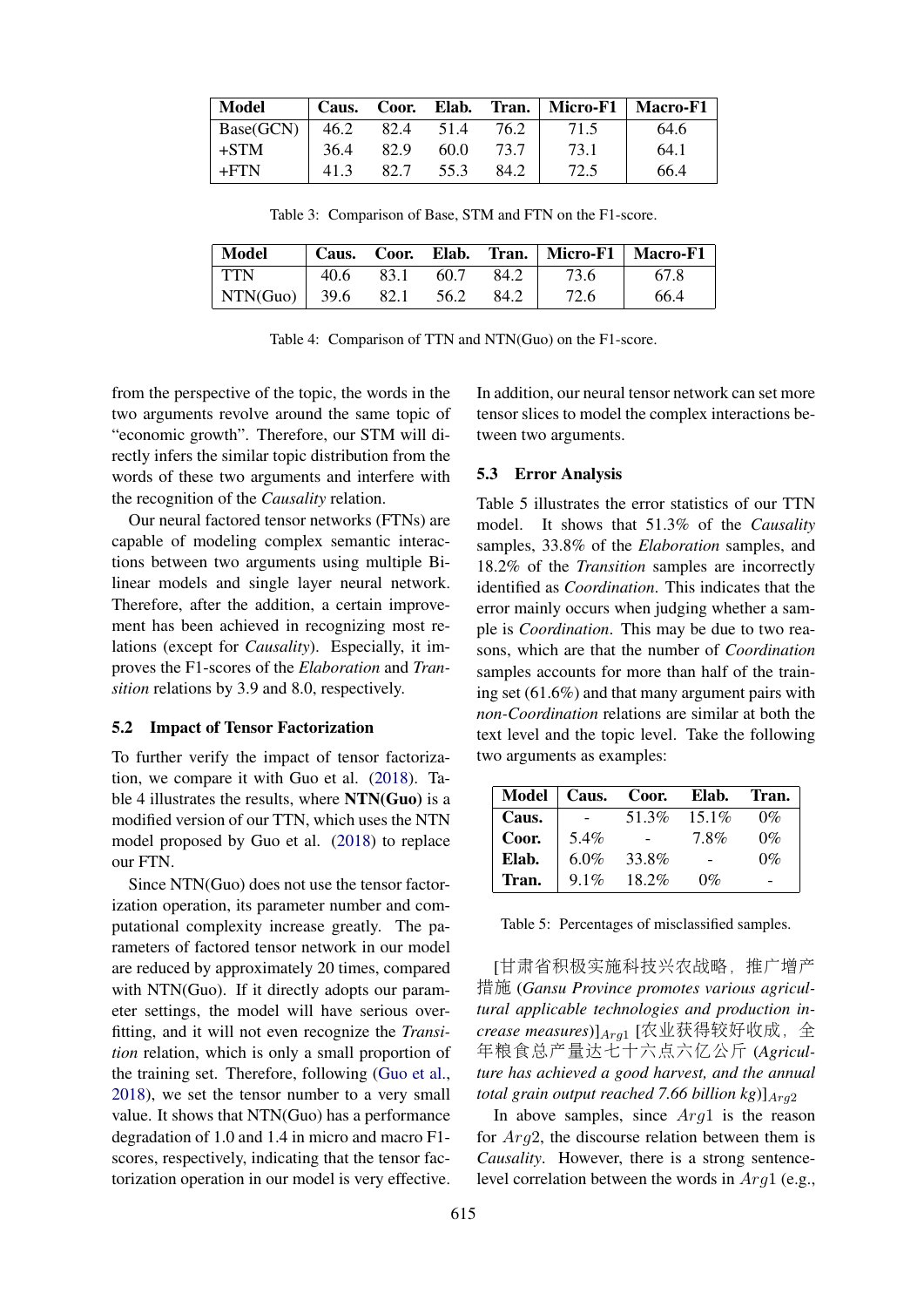"agricultural" and "production") and those in Arg2 (e.g., "harvests", "gain", and "output"). Moreover, these two arguments are all about agriculture. Therefore, there is a strong similarity in the topic distribution, too.

## 6 Conclusion

In this paper, we propose a topic tensor network TTN to recognize implicit discourse relations in Chinese with both the sentence-level and topiclevel representations. In addition to using a GCNbased encoder to obtain the sentence-level argument representations, we train a STM to infer the latent topic distribution as the topic-level representations. Moreover, we feed the two pairs of representations to two FTNs, respectively, to model the sentence-level interactions and topic-level relevance among arguments. Evaluation on CTDB shows that our proposed TTN model significantly outperforms several state-of-the-art baselines in both micro and macro F1-scores. In the future work, we will focus on how to mine different representations for different discourse relation types and apply the topic information to other languages.

## Acknowledgments

The authors would like to thank four anonymous reviewers for their comments on this paper. This research was supported by the National Natural Science Foundation of China under Grant Nos. 61836007, 61772354 and 61773276.

#### References

- <span id="page-8-2"></span>Hongxiao Bai and Hai Zhao. 2018. Deep enhanced representation for implicit discourse relation recognition. In *Proceedings of the 27th International Conference on Computational Linguistics (COL-ING)*, pages 571–583.
- <span id="page-8-5"></span>Lynn Carlson, Daniel Marcu, and Mary Ellen Okurowski. 2003. Building a discourse-tagged corpus in the framework of rhetorical structure theory. In *Current and new directions in discourse and dialogue*, pages 85–112.
- <span id="page-8-3"></span>Jifan Chen, Qi Zhang, Pengfei Liu, Xipeng Qiu, and Xuanjing Huang. 2016. Implicit discourse relation detection via a deep architecture with gated relevance network. In *Proceedings of the 54th Annual Meeting of the Association for Computational Linguistics (ACL)*, pages 1726–1735.
- <span id="page-8-10"></span>National Institute of Child Health and Human Development. 2000. *Teaching children to read: An*

*evidence-based assessment of the scientific research literature on reading and its implications for reading instruction*.

- <span id="page-8-4"></span>Andre Cianflone and Leila Kosseim. 2018. Attention for implicit discourse relation recognition. In *Proceedings of the 11th International Conference on Language Resources and Evaluation (LREC)*, pages 1946–1951.
- <span id="page-8-13"></span>Ronan Collobert and Jason Weston. 2008. A unified architecture for natural language processing: Deep neural networks with multitask learning. In *Proceedings of the 25th International Conference on Machine Learning (ICML)*, pages 160–167.
- <span id="page-8-9"></span>Yann N Dauphin, Angela Fan, Michael Auli, and David Grangier. 2017. Language modeling with gated convolutional networks. In *Proceedings of the 34th International Conference on Machine Learning (ICML)*, pages 933–941.
- <span id="page-8-6"></span>Vanessa Wei Feng and Graeme Hirst. 2014. A lineartime bottom-up discourse parser with constraints and post-editing. In *Proceedings of the 52nd Annual Meeting of the Association for Computational Linguistics (ACL)*, pages 511–521.
- <span id="page-8-1"></span>Fengyu Guo, Ruifang He, Di Jin, Jianwu Dang, Longbiao Wang, and Xiangang Li. 2018. Implicit discourse relation recognition using neural tensor network with interactive attention and sparse learning. In *Proceedings of the 27th International Conference on Computational Linguistics (COLING)*, pages 547–558.
- <span id="page-8-11"></span>Kaiming He, Xiangyu Zhang, Shaoqing Ren, and Jian Sun. 2016. Deep residual learning for image recognition. In *Proceedings of the IEEE conference on computer vision and pattern recognition (CVPR)*, pages 770–778.
- <span id="page-8-12"></span>Rodolphe Jenatton, Nicolas L Roux, Antoine Bordes, and Guillaume R Obozinski. 2012. A latent factor model for highly multi-relational data. In *Advances in Neural Information Processing Systems (NIPS)*, pages 3167–3175.
- <span id="page-8-8"></span>Diederik P Kingma and Max Welling. 2013. Auto-<br>encoding variational bayes. *arXiv preprint* encoding variational bayes. *arXiv:1312.6114*.
- <span id="page-8-0"></span>Fang Kong and Guodong Zhou. 2017. A CDT-styled end-to-end Chinese discourse parser. *ACM Transactions on Asian and Low-Resource Language Information Processing (TALLIP)*, 16(4):26.
- <span id="page-8-7"></span>Man Lan, Jianxiang Wang, Yuanbin Wu, Zheng-Yu Niu, and Haifeng Wang. 2017. Multi-task attentionbased neural networks for implicit discourse relationship representation and identification. In *Proceedings of the 2017 Conference on Empirical Methods in Natural Language Processing (EMNLP)*, pages 1299–1308.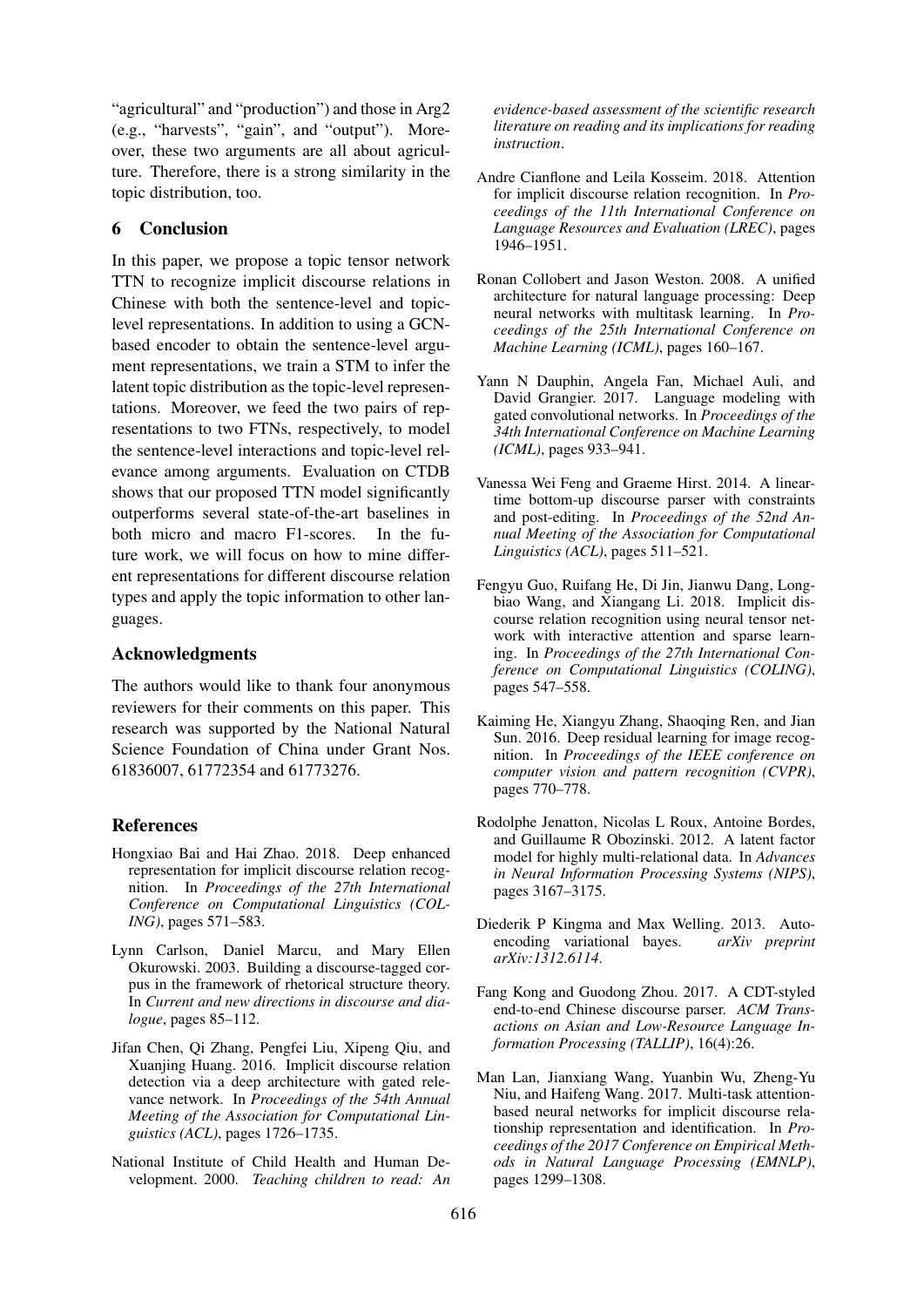- <span id="page-9-6"></span>Wenqiang Lei, Yuanxin Xiang, Yuwei Wang, Qian Zhong, Meichun Liu, and Min-Yen Kan. 2018. Linguistic properties matter for implicit discourse relation recognition: Combining semantic interaction, topic continuity and attribution. In *Proceedings of the 32nd AAAI Conference on Artificial Intelligence (AAAI)*, pages 4848–4855.
- <span id="page-9-12"></span>Yancui Li, Fang Kong, and Guodong Zhou. 2014. Building Chinese discourse corpus with connectivedriven dependency tree structure. In *Proceedings of the 2014 Conference on Empirical Methods in Natural Language Processing (EMNLP)*, pages 2105– 2114.
- <span id="page-9-1"></span>Ziheng Lin, Min-Yen Kan, and Hwee Tou Ng. 2009. Recognizing implicit discourse relations in the Penn Discourse Treebank. In *Proceedings of the 2009 Conference on Empirical Methods in Natural Language Processing (EMNLP)*, pages 343–351.
- <span id="page-9-8"></span>Yang Liu and Sujian Li. 2016. Recognizing implicit discourse relations via repeated reading: Neural networks with multi-level attention. In *Proceedings of the 2016 Conference on Empirical Methods in Natural Language Processing (EMNLP)*, pages 1224– 1233.
- <span id="page-9-11"></span>Yang Liu, Sujian Li, Xiaodong Zhang, and Zhifang Sui. 2016. Implicit discourse relation classification via multi-task neural networks. In *Proceedings of the 30th AAAI Conference on Artificial Intelligence (AAAI)*, pages 2750–2756.
- <span id="page-9-3"></span>Yang Liu, Jiajun Zhang, and Chengqing Zong. 2017. Memory augmented attention model for Chinese implicit discourse relation recognition. In *Chinese Computational Linguistics and Natural Language Processing Based on Naturally Annotated Big Data (CCL)*, pages 411–423.
- <span id="page-9-14"></span>Yishu Miao, Lei Yu, and Phil Blunsom. 2016. Neural variational inference for text processing. In *Proceedings of the 33rd International Conference on Machine Learning (ICML)*, pages 1727–1736.
- <span id="page-9-19"></span>Tomas Mikolov, Ilya Sutskever, Kai Chen, Greg S Corrado, and Jeff Dean. 2013. Distributed representations of words and phrases and their compositionality. In *Advances in Neural Information Processing Systems (NIPS)*, pages 3111–3119.
- <span id="page-9-17"></span>Wenzhe Pei, Tao Ge, and Baobao Chang. 2014. Maxmargin tensor neural network for Chinese word segmentation. In *Proceedings of the 52nd Annual Meeting of the Association for Computational Linguistics (ACL)*, pages 293–303.
- <span id="page-9-0"></span>Emily Pitler, Annie Louis, and Ani Nenkova. 2009. Automatic sense prediction for implicit discourse relations in text. In *Proceedings of the Joint Conference of the 47th Annual Meeting of the ACL and the 4th International Joint Conference on Natural Language Processing of the AFNLP (ACL-IJCNLP)*, pages 683–691.
- <span id="page-9-7"></span>Rashmi Prasad, Nikhil Dinesh, Alan Lee, Eleni Miltsakaki, Livio Robaldo, Aravind K Joshi, and Bonnie L Webber. 2008. The Penn Discourse Tree-Bank 2.0. In *The 6th international conference on Language Resources and Evaluation (LREC)*, pages 2961—-2968.
- <span id="page-9-5"></span>Lianhui Qin, Zhisong Zhang, and Hai Zhao. 2016. A stacking gated neural architecture for implicit discourse relation classification. In *Proceedings of the 2016 Conference on Empirical Methods in Natural Language Processing (EMNLP)*, pages 2263–2270.
- <span id="page-9-4"></span>Lianhui Qin, Zhisong Zhang, Hai Zhao, Zhiting Hu, and Eric Xing. 2017. Adversarial connectiveexploiting networks for implicit discourse relation classification. In *Proceedings of the 55th Annual Meeting of the Association for Computational Linguistics (ACL)*, pages 1006–1017.
- <span id="page-9-15"></span>Danilo Jimenez Rezende, Shakir Mohamed, and Daan Wierstra. 2014. Stochastic backpropagation and approximate inference in deep generative models. In *Proceedings of the 31st International Conference on Machine Learning (ICML)*, pages 1278–1286.
- <span id="page-9-13"></span>Samuel Rönnqvist, Niko Schenk, and Christian Chiarcos. 2017. A recurrent neural model with attention for the recognition of Chinese implicit discourse relations. In *Proceedings of the 55th Annual Meeting of the Association for Computational Linguistics (ACL)*, pages 256–262.
- <span id="page-9-9"></span>Wei Shi, Frances Yung, Raphael Rubino, and Vera Demberg. 2017. Using explicit discourse connectives in translation for implicit discourse relation classification. In *Proceedings of the 8th International Joint Conference on Natural Language Processing (IJCNLP)*, pages 484–495.
- <span id="page-9-16"></span>Richard Socher, Danqi Chen, Christopher D Manning, and Andrew Ng. 2013. Reasoning with neural tensor networks for knowledge base completion. In *Advances in neural information processing systems (NIPS)*, pages 926–934.
- <span id="page-9-2"></span>Yizhong Wang, Sujian Li, and Houfeng Wang. 2017. A two-stage parsing method for text-level discourse analysis. In *Proceedings of the 55th Annual Meeting of the Association for Computational Linguistics (ACL)*, pages 184–188.
- <span id="page-9-10"></span>Yang Xu, Yu Hong, Huibin Ruan, Jianmin Yao, Min Zhang, and Guodong Zhou. 2018. Using active learning to expand training data for implicit discourse relation recognition. In *Proceedings of the 2018 Conference on Empirical Methods in Natural Language Processing (EMNLP)*, pages 725–731.
- <span id="page-9-18"></span>Naiwen Xue, Fei Xia, Fudong Chiou, and Martha Palmer. 2005. The Penn Chinese TreeBank: Phrase structure annotation of a large corpus. *Natural Language Engineering*, 11(2):207–238.